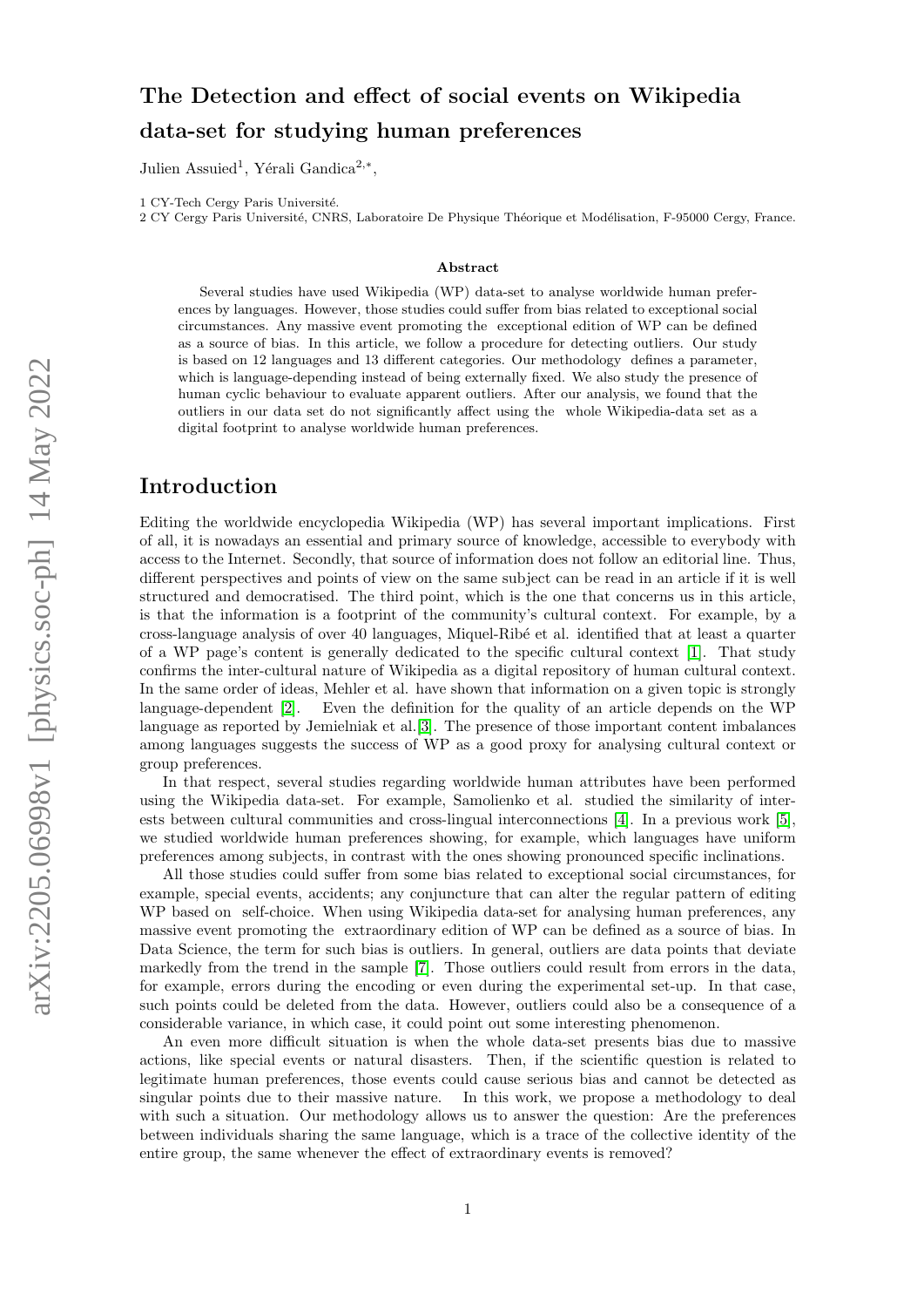The analysis has two parts. The first part deals with identifying outliers from monthly data points. Our methodology does not depend on any external threshold; it depends intrinsically on each language. The second part aims to detect periodicity, and we use the Fourier transform for that endeavour.

Our study is based on the first ten years of Wikipedia data-set to avoid the artificial process of editing WP caused by the recommendation system that was applied by the Wikimedia Foundation to fill that gap caused by inner cultural preferences [\[8\]](#page-6-6). Our analysis considers twelve languages: the ones written in Spanish (ES-WP), French (FR-WP), Portuguese (PT-WP), Italian (IT-WP), Hungarian (HU-WP), German (DE-WP), Russian (RU-WP), Arabic (AR-WP), Japanese (JA-WP), Chinese (ZH-WP) and Vietnamese (VI-WP). Our selection takes into account the interplay between a worldwide view and the WP sizes.

#### The data-set

The activity of the first ten years of WP editing activity WP was downloaded. The starting points depend on each WP language, and they are in the range from 11/10/2001 to 28/03/2010. Bot activities were removed by detecting users whose name contains the word bot in either combination of both uppercase and lowercase.

### The data-set

<span id="page-1-0"></span>The activity of the first ten years of WP editing activity WP was downloaded. The starting points depend on each WP language, and they are in the range from 11/10/2001 to 28/03/2010. Bot activities were removed by detecting users whose name contains the word bot in either combination of both uppercase and lowercase. Table [1](#page-1-0) shows the number of pages, users and edits, and the starting date for each WP data set used in this study.

| WР  | $#$ pages | $#$ users | $\#$ edits | $#$ starting date       |
|-----|-----------|-----------|------------|-------------------------|
| ES  | 1144177   | 2682095   | 47728243   | $24/09/2001 - 17:01:24$ |
| F R | 2936383   | 203038    | 58325545   | $13/10/2001 - 09:59:23$ |
| PT  | 894521    | 1475236   | 19937771   | $17/06/2001 - 17:13:19$ |
| IT  | 1084333   | 97161     | 22200807   | $14/09/2001 - 10:19:28$ |
| HU  | 248808    | 148068    | 5758998    | $09/07/2003 - 04:41:24$ |
| DE  | 1111265   | 357561    | 39689676   | $09/09/2001 - 03:34:41$ |
| RU  | 1134752   | 76066     | 14199590   | $13/11/2002 - 18:48:05$ |
| AR  | 624118    | 23641     | 7674946    | $11/07/2003 - 00:23:02$ |
| JA  | 690795    | 126657    | 24584471   | $10/09/2002 - 19:25:48$ |
| ZΗ  | 495855    | 76613     | 3657770    | $30/10/2002 - 17:19:19$ |
| VΙ  | 238859    | 12262     | 12618296   | $16/11/2002 - 14:54:24$ |

Table 1: Data-set.

In order to have a broad spectrum of preferences among individuals sharing the same language, we used the categories already classified in the main branch of the tree structure, defined by the Wikimedia Foundation itself, and found in [\[9\]](#page-7-0). To avoid a substantial overlap between categories, we left out of this study the categories:

- Culture,
- Humanities,
- $\bullet$  Law,
- Life,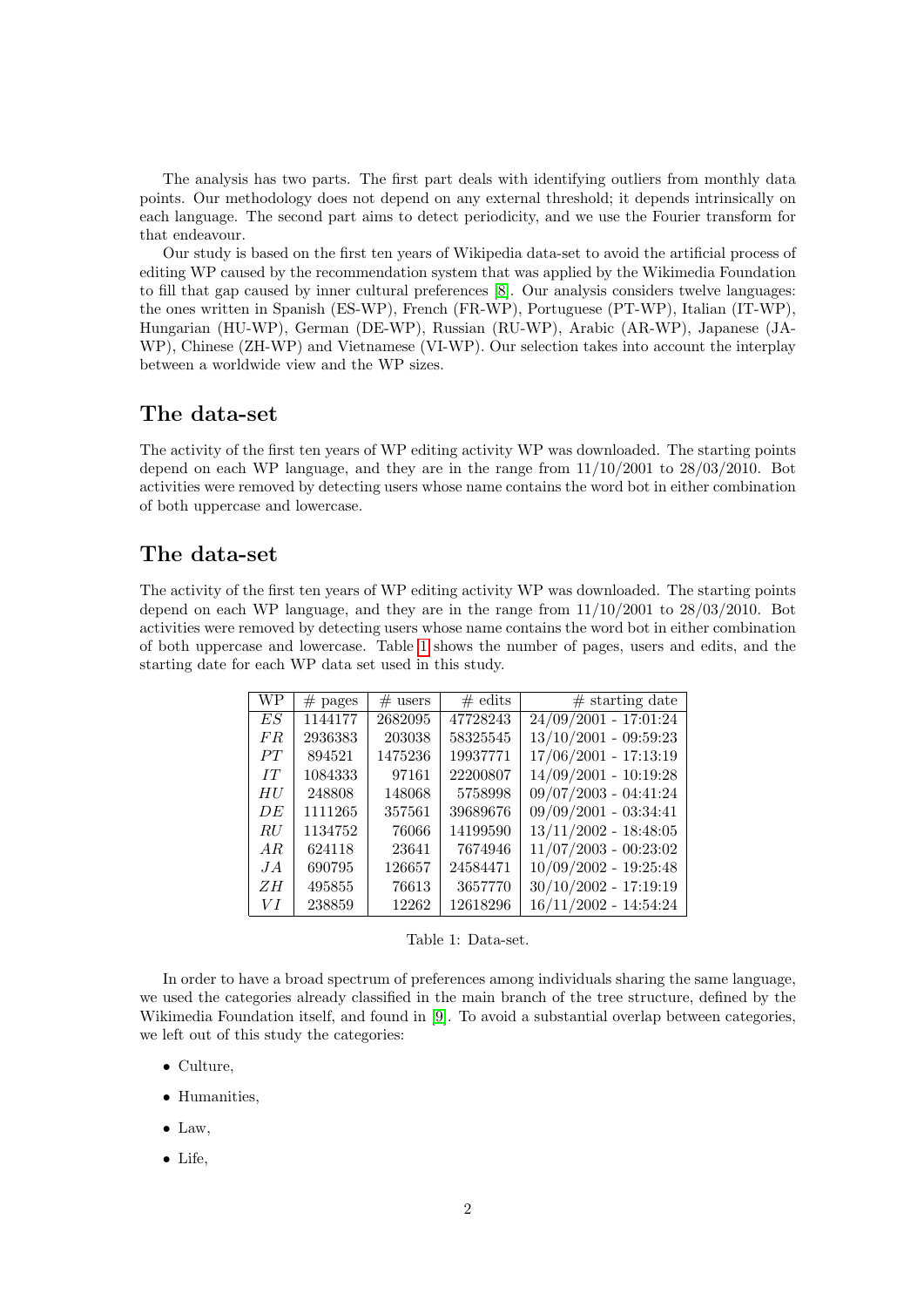- Matter,
- People,
- Reference Works.
- Science and Technology,
- Society,
- Universe,
- World.

Thus, our study is based on the 13 following categories: Arts, Sports, Right, Events, Philosophy, Geography, History, Games, Mathematics, Nature, Politics, Religion, and Health. We used the Petscan API [\[10\]](#page-7-1) in order to download the names of all the pages within each category in the 12 languages under study. Notice that different languages have different pages in the corresponding category.

### Trending

<span id="page-2-0"></span>

Figure 1: Trending: Number of editions per months according to the categories, as represented by the legend. A trend line for each data set has been added. Each plot refers a different WP language. Three different behaviours have been identified, see text.

Let us start visualising the data. In figure [1,](#page-2-0) we show, for each language, the number of editions per month according to the categories. After playing with the axes, we realised that there are no power-law or exponential trending for the whole period in any curve. We got that points mostly move around linear trends in all the curves. For that reason, we have added a trend obtained from the linear regression to better visualise the behaviour of the data for each category. However, let us notice that some curves present a cyclic behaviour around those coarse-grained linear trends.

We can identify three different behaviours. Some data-set mostly follow their trends, as in most WP-RU categories. In some other cases, the points oscillate around the trends, as in WP-AR and WP-VI. Finally, some curves get far from the trend, such as History in WP-FR and WP-JA and Arts in WP-DE; however, they cross the linear trend several times.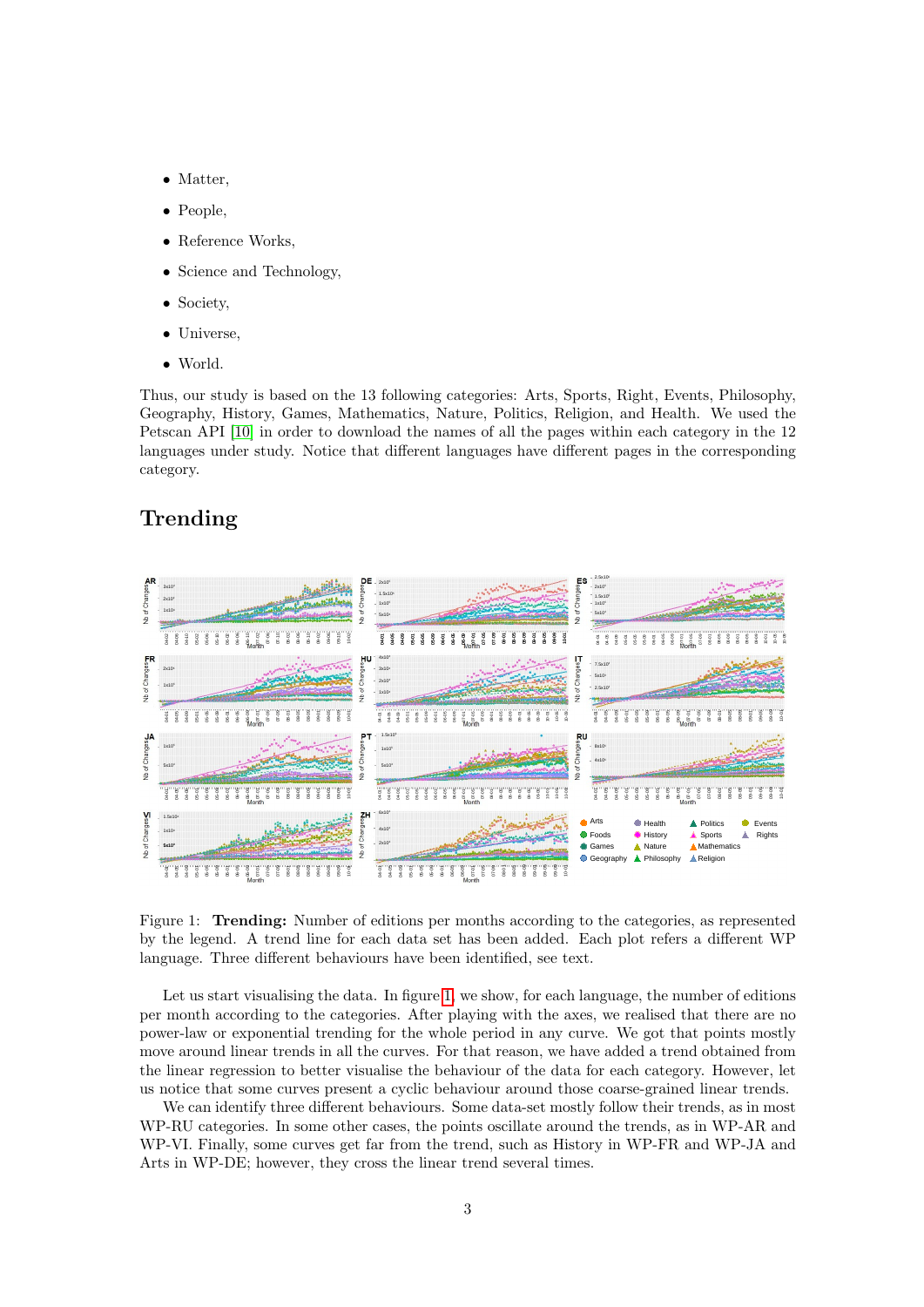We will analyse the last two cases separately. Outliers points will be located and eliminated from the data set where the curves are considerably separated from the trends. On the other hand, the case of oscillatory data will be inspected by employing a Fourier analysis to detect their periodicity.

## Finding Outliers

We need to spot outliers for the data points far from the trend. For that endeavour, we first must define them. In order to decrease the bias caused by the researcher, we aim at fixing the threshold directly from the data rather than being arbitrarily settled. Then, in the same spirit that two points are necessary to define a straight line, here we use two data sets to fix a language-depending threshold. The necessary condition on the two data sets is that they should suffer from the same bias, which in our work are extraordinary events.

The two data sets that we use for setting the threshold are the monthly time series for the number of edits (shown in figure 1) and the monthly time series for the number of users. We hypothesise that during extraordinary massive events, extra editions are performed by regular editors, but also new editors enter information to WP.

Then, the difference between the monthly points and their trends values are calculated for each category. We normalised the values of these differences in terms of the highest value of each graph. In this way, we generated, for each language, one plot for editors and one plot for editions, which are the heat-maps shown in figure [2.](#page-4-0)

Next, for each language, we compared the two heat-maps: editors and editions. Finally, we took as the threshold the minimum value where those differences appear on both plots. All the data points whose difference with the trend is greater than that threshold value are defined as outliers. Let us notice that in figure [2,](#page-4-0) each WP language has two plots. The one above (heat-map for edits) is the one which should be compared to figure [1](#page-2-0) (number of editions per month).

We have already identified outliers as the points that are far from the trends. However, we have seen that some curves present cyclic behaviour. Actually, human behaviour is characterised by cyclic patterns [\[6\]](#page-6-7). In other words, periodic behaviour is intrinsic to human nature and should not be identified as extraordinary situations; some examples are national days and commemoration of great tragedies. Following this order of ideas, if some data points were identified as outliers and result from intrinsic human cyclical patterns, we should not delete them from the data. The study for that cyclical behaviour is performed in the next section.

### Cyclical Analysis

As said before, some points distant from the trend show periodic behaviour. As cyclical patterns are an essential feature of human activity, we will not consider them outliers. However, it is important to recognise the strength of periodicity.

In figure [3](#page-5-0) we show the Fast Fourier Transform (FFT) for the temporal series where the amplitude is considerably large compared to the other categories of the same language. All the figures show a cyclic behaviour of 12 months ( $\approx 3.2 \times 10^{-8} \text{seg}^{-1}$ ). Only the AR-WP presents a second pick for a three-months period ( $\approx 13 \times 10^{-8} \text{seg}^{-1}$ ). Notice that the input for the FFT is the original time series in seconds and not the data shown in figure [1.](#page-2-0) We also found out daily periodicity; however, we do not report them because they are related to the expected daily human cycle, thus not interesting for the present study.

These signs of periodicity allow us to identify some apparent outliers on the heat-maps, which could have been considered as extraordinary events; however, their periodicity indicates that they are consequences of regular human periodic patterns (deeper than simple daily/weekly cycles).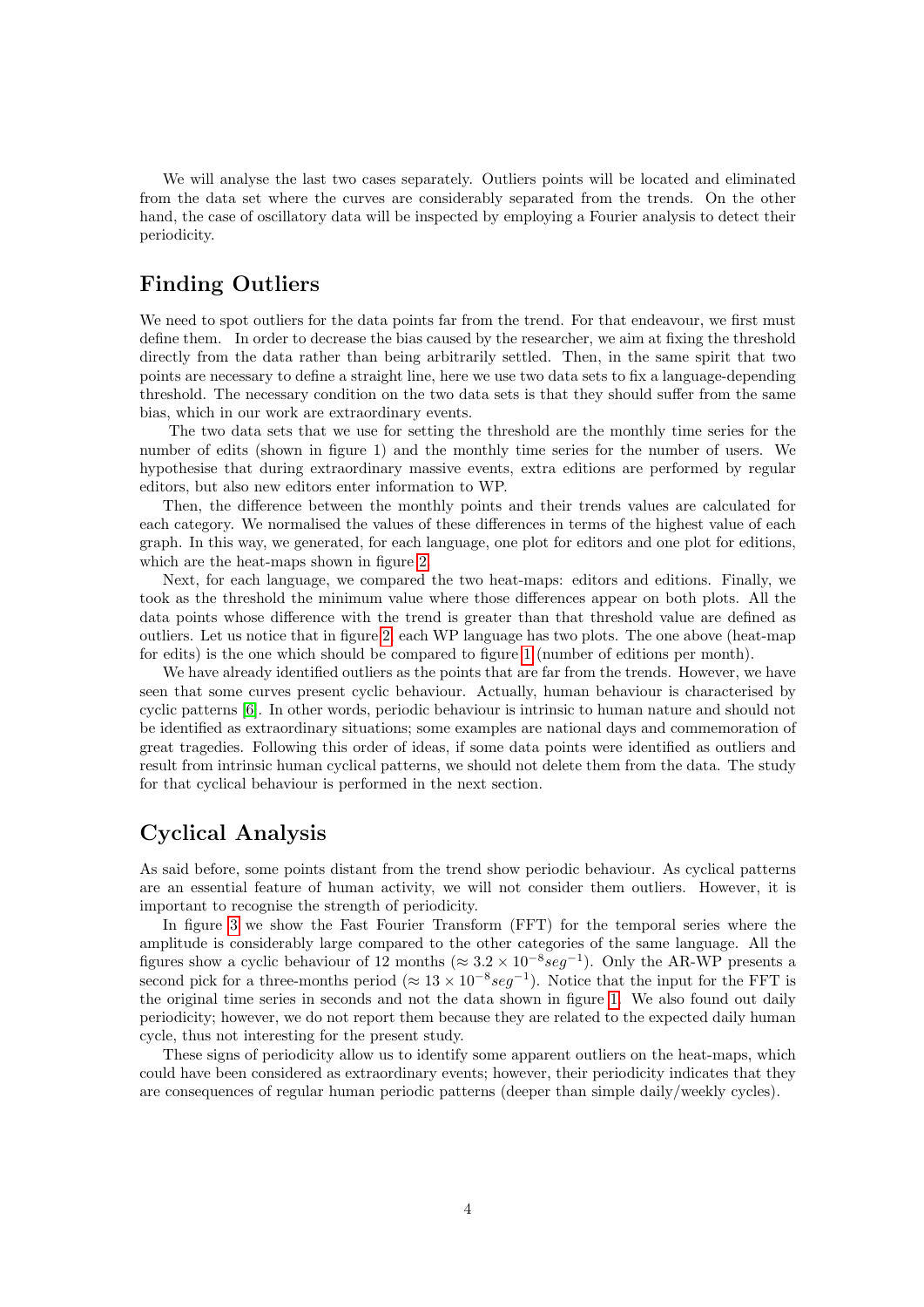<span id="page-4-0"></span>

Figure 2: Finding Outliers: Heat-maps showing the difference between the data points and trends for edits and editors, normalised in terms of the highest value of each graph. Each horizontal line is one category as signalled in the plot for Edits-IT. The heat-map legend is shown at the bottom right.

### Results

After discarding cyclic behaviours as possible outliers, we identified two of the external events. The first one in January 2008 in Italy seems to have a link with an artistic event, then affecting the categories "Arts" and "Events". The second event that we identified was in the Portuguese Wikipedia. We observed a peak of modification concerning pages related to geography and nature in October 2007. These articles follow the big fires in the Amazonian forest in Brazil, a Portuguesespeaking country.

To better identify all the external circumstances affecting the digital footprints of Wikipedia as a social repository to study human preferences by languages, we can see the top-edited WP pages; however, such an analysis is out of the scope of this work. On the contrary, our goal is to detect those events as outliers manifested by the same Big-Data analysis, i.e., letting the data speak.

Finally, in figure [4,](#page-6-8) we show, as one of the examples, the proportions of the categories in the total sample of the Vietnamese Wikipedia (VI). We show the proportions for the trends, the original proportions (both shown in figure [1\)](#page-2-0), and also the proportions after removing the outliers, as explained throughout this manuscript. After computing the p-values of those data, we deduced that there is no significant difference, and the same happened for all the languages. In that respect, we show that the extraordinary events on the Wikipedia data-set are non-significant when using this data-set to analyse language preferences. Our study covers the first ten years of some languages in Wikipedia as a data-set.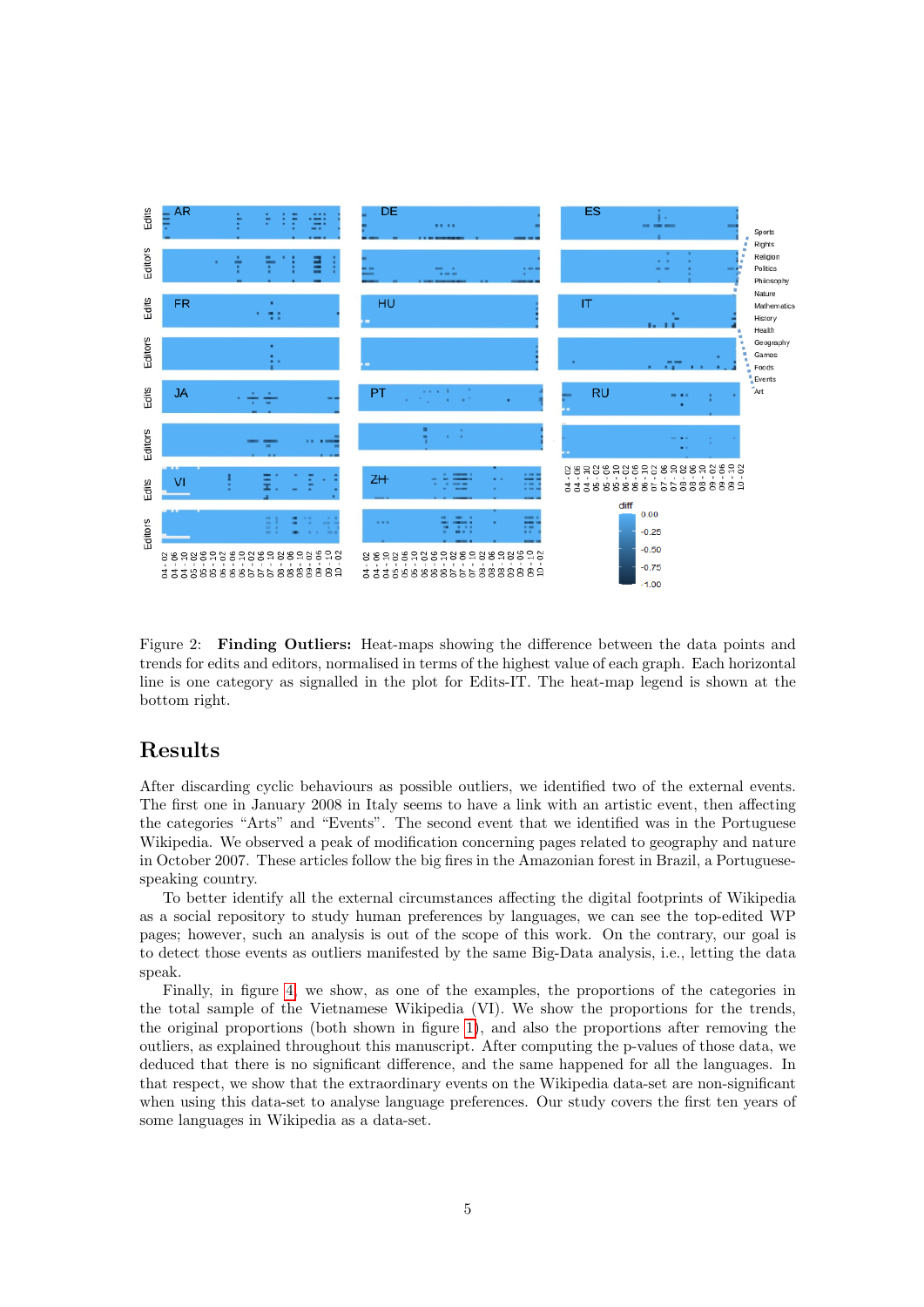<span id="page-5-0"></span>

Figure 3: Cyclical Analysis: Fast Fourier Transform for the temporal series where the amplitude is considerably large compared to the other categories of the same language. All the figures show a cyclic behaviour of 12 months, and only the AR-WP presents a second pick for a period of three months.

### Conclusions

In this paper, we first explained the importance of detecting possible bias related to extraordinary massive events when using any data set to analyse human patterns. Then, we develop a procedure to detect those possible outliers on the Wikipedia data set. Next, we analysed cyclicality to separate outliers from typical human cyclical patterns, which should not be confused with atypical behaviours, namely outliers.

After processing the data, as explained above, we computed the proportions of categories as signs of preferences by languages and found no significant difference.

Even though investigating the role of outliers is always a safe measure before performing any analysis in Big Data, at least in the case of the use of Wikipedia editions, during the first ten years (as we have used it here), the outliers do not have a significant effect on the results. Our primary interest was describing the preferences among the different languages in the categories, as done originally in [\[5\]](#page-6-4).

# Acknowledge

This work was supported by the OpLaDyn grant obtained in the 4th round of the Trans-Atlantic platform Digging into Data Challenge (2016-147 ANR OPLADYN TAP-DD2016).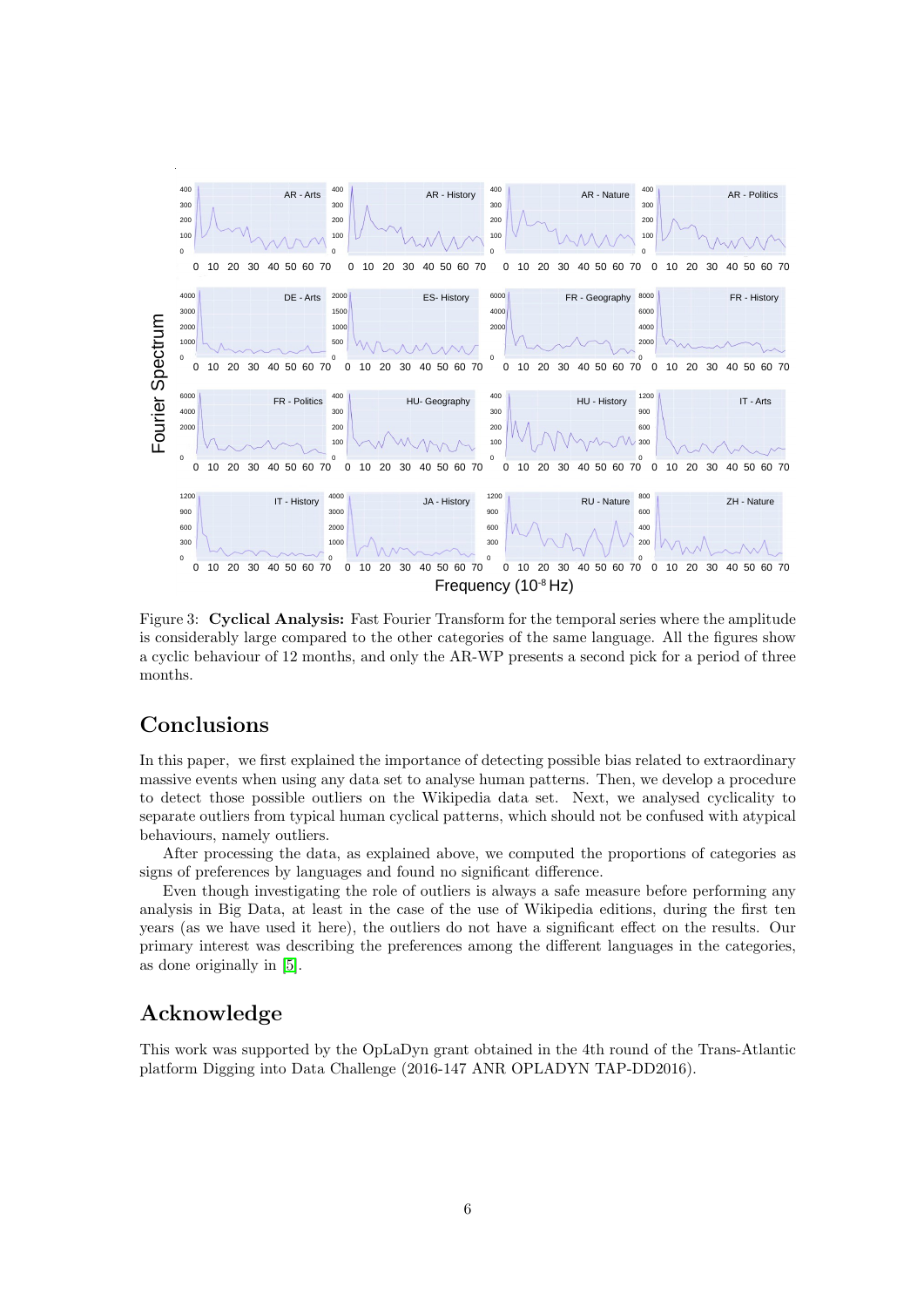<span id="page-6-8"></span>

Figure 4: Comparison: Normalized means of the ratio of categories per month on the VI-WP. We show the values for the trends, the original values and the values without outliers.

### References

- <span id="page-6-0"></span>[1] Wikipedia Culture Gap: Quantifying Content Imbalances Across 40 Language Editions. Marc Miquel-Rib´e and David Laniado. Front. Phys. 6:54 (2018). DOI: 10.3389/fphy.2018.00054.
- <span id="page-6-1"></span>[2] Multiple Texts as a Limiting Factor in Online Learning: Quantifying (Dis-)similarities of Knowledge Networks across Languages. Alexander Mehler, Wahed Hemati, Pascal Welke, Maxim Konca and Tolga Uslu. Front. Educ., 03 November 2020 https://doi.org/10.3389/feduc.2020.562670
- <span id="page-6-2"></span>[3] Cultural diversity of quality of information on Wikipedias. D. Jemielniak, and M. Wilamowski. Journal of the association for information science and technology, 68(10), 2460-2470 (2017).
- <span id="page-6-3"></span>[4] Linguistic neighbourhoods: explaining cultural borders on Wikipedia through multilingual co-editing activity. Anna Samoilenko, Fariba Karimi, Daniel Edler, Jérôme Kunegis and Markus Strohmaier. EPJ Data Science (2016) 5:9 DOI 10.1140/epjds/s13688-016-0070-8
- <span id="page-6-4"></span>[5] Population's preferences trough Wikipedia edits. Yérali Gandica. https://ieeexplore.ieee.org/document/8554724. 2018 Fifth International Conference on Social Networks Analysis, Management and Security (SNAMS) DOI: 10.1109/SNAMS.2018.8554724.
- <span id="page-6-7"></span>[6] Circadian patterns on Wikipedia edits. Y´erali Gandica, Jo˜ao Carvalho, Fernando Sampaio dos Aidos, Renaud Lambiotte and Timoteo Carletti. Proceedings of the 7th Workshop on Complex Networks, CompleNet 2016.
- <span id="page-6-5"></span>[7] Rousseeuw, P. J., & Hubert, M. (2011). Robust statistics for outlier detection. Wiley Interdisciplinary Reviews: Data Mining and Knowledge Discovery, 1(1), 73-79.
- <span id="page-6-6"></span>[8] M. Manske. Not in the other language. https://tools. wmflabs.org/not-in-the-other-language.